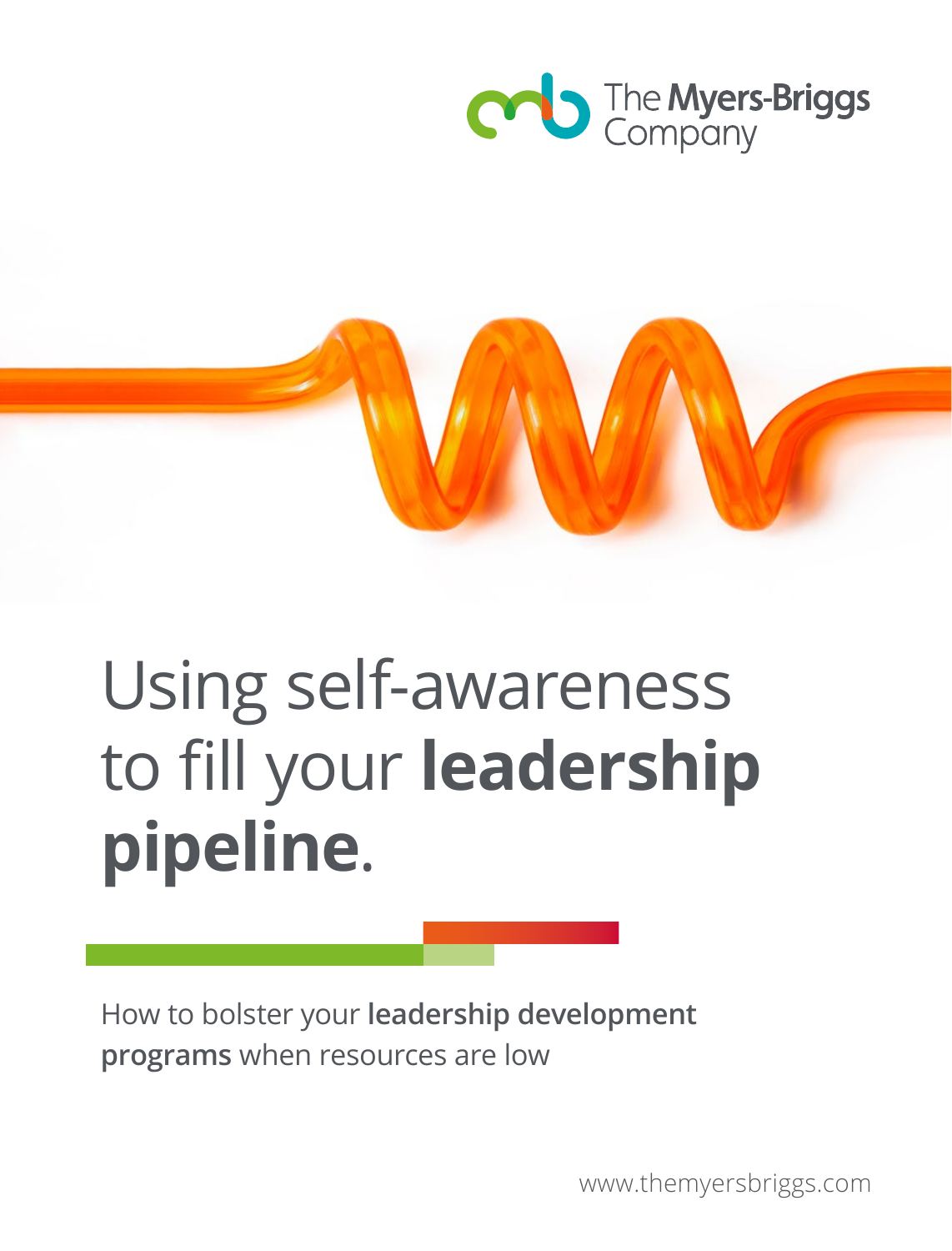### There's **something different** about you

#### **Has anyone ever said that to you?**

Expressed in the right tone, it's one of the greatest compliments you can receive.

When it comes to the leaders (and potential leaders) within your organization, that kind of difference needs to be noticed and valued. Otherwise, people (such as your high-potential employees) may head somewhere they feel more appreciated.

Another challenge - especially for small and midsize companies who may not have an established leadership pipeline - can be identifying those leaders in the first place. Or if you do have an existing leadership pipeline, your main challenge could be fostering their development in a more innovative way.

What's the main thing you desperately need to convey to high-potential employees and leaders within your organization? We've asked this question to dozens of HR professionals, and here's a good summary of what they've said:

> Employees need to feel valued as people. We want them to like working here so that they stay working here as leaders in the future.

Organizations are scrambling to send this message because it's a huge piece of building their leadership pipeline.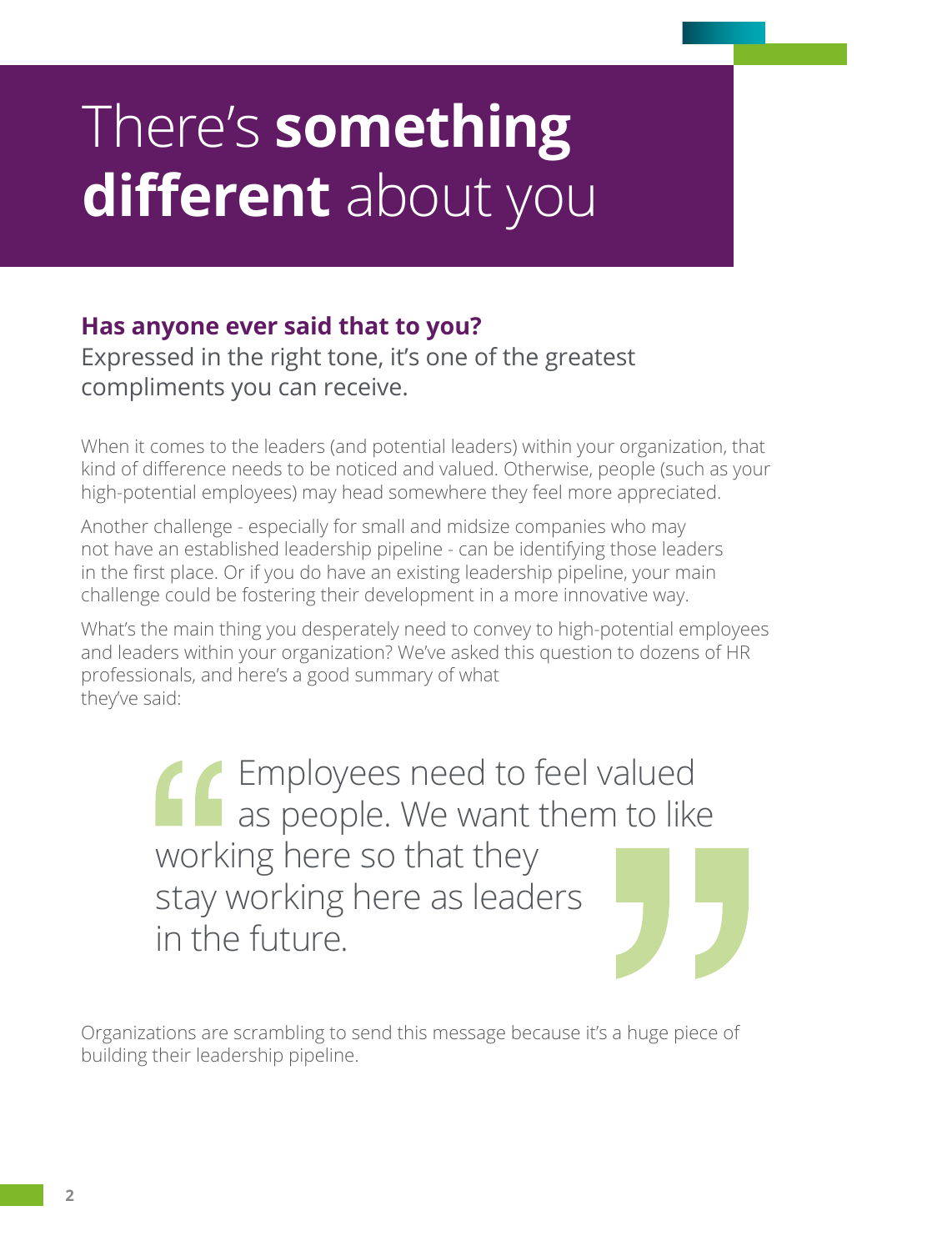## Your "golden ticket" to high-potential employees' company loyalty

You're probably stretched pretty thin. In fact, you might be working with one eye on the clock so you're not late for the next meeting.

But no matter how busy you are, your leadership development strategy can't stagnate. And without some help to shake it up, your organization and its people - could miss out. Here are a few common pain points. Do any of these ring true for you?

- **-** The Baby Boomers in your organization are starting to retire and you need other employees to be ready to fill those roles
- **-** You're trying to figure out the best way to promote from within the company, since that leads to stronger company culture and loyalty
- **-** You aren't sure how to convey to your highpotential employees that they're needed
- **-** You have a slim budget for employee engagement and aren't sure how to get the most out of it.

There's a surefire way to check all four pain points off your list: give your people something of lifetime value - self-awareness.

#### Burning questions about leadership development

Take some time to think about each question below. Jot down your thoughts if it helps.

Your answers will lay the foundation for your new and improved leadership pipeline.

- **-** How do you identify potential leaders?
- **-** Do you know which qualities to look for in potential leaders?
- **-** Once you find potential leaders, how will you create individual development plans?
- **-** How do you measure leaders' successes once they're part of the program?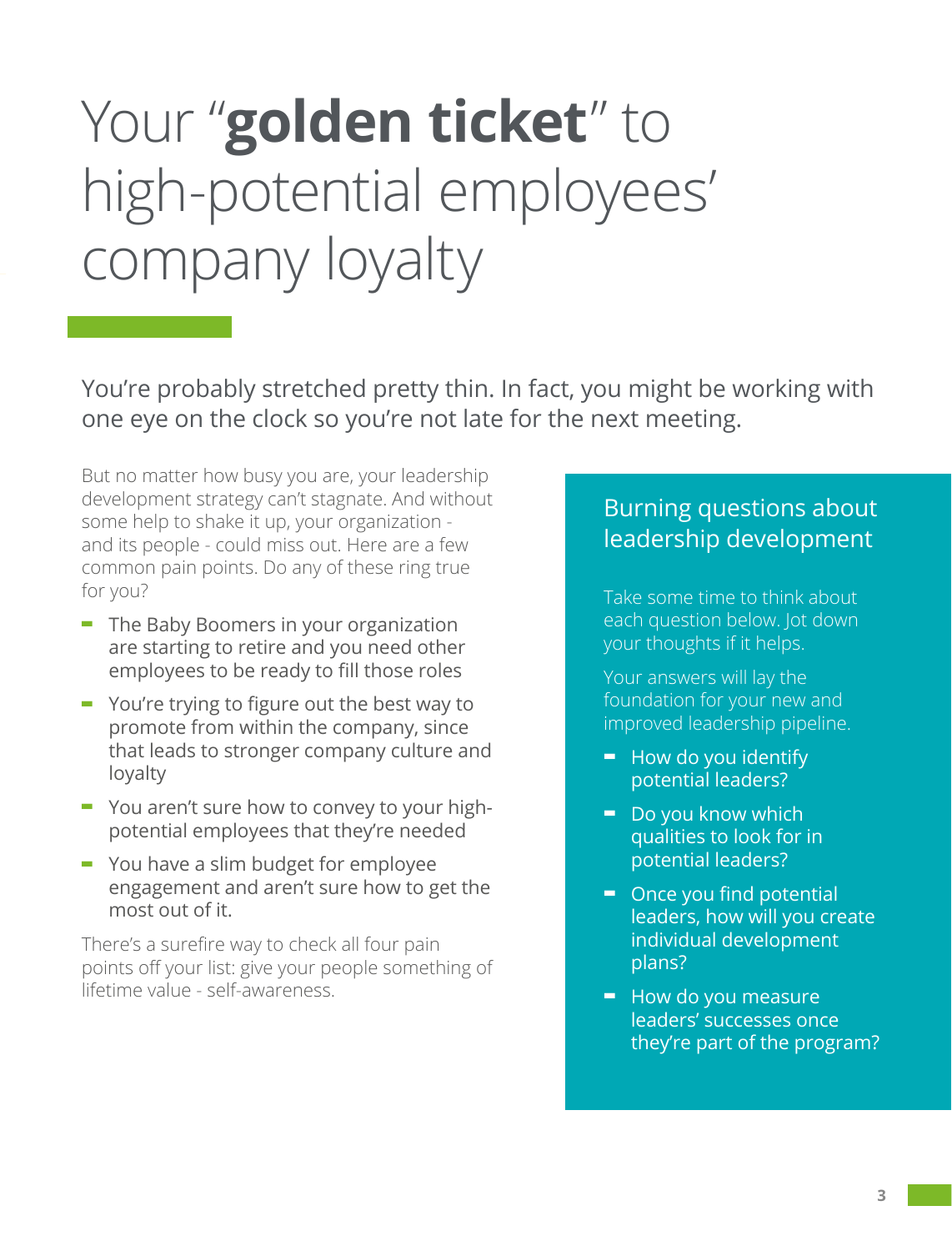## **Leadership development** that works from the inside out

Have you ever seen one of those movies where the main character transforms over the course of the movie from mediocre to amazing?

It's not that they were ever really mediocre to begin with - it's just that they needed a little self-awareness to realize their full potential.

Think of your leadership development strategy like that. And before we get any further, this isn't about waiting for ho-hum staff members to "find themselves" at the company's expense. It's about showing leaders what they're made of.

According to Deloitte,

89% of leaders know their organization's future depends on the effectiveness of their leadership pipelines<sup>1</sup> but only...

13% of HR leaders are confident in their succession plans and a whopping...

 $54\%$  report damage to their businesses due to talent shortages.<sup>2</sup>

**So how can you transform your organization's potential leaders (or pinpoint them in the first place) to build your leadership pipeline?**

#### **Often 360-degree evaluations are used to build selfawareness.**

But detailed true/false assessments are a better channel to self-awareness. They're simple, fast, and they get the job done well. In-depth self-assessments like the CPI 260® tool have the highest validity compared to other personality assessments.

Tools like these are capable of predicting important patterns like manager performance and how dependable an employee is. They enable you to gather enough data to help your leaders improve where they need it most.

<sup>1</sup> Deloitte report: *Global Human Capital Trends 2016, The new organization: Different by design.*<br><sup>2</sup> That's according to this survey of 2,200 global HR leaders.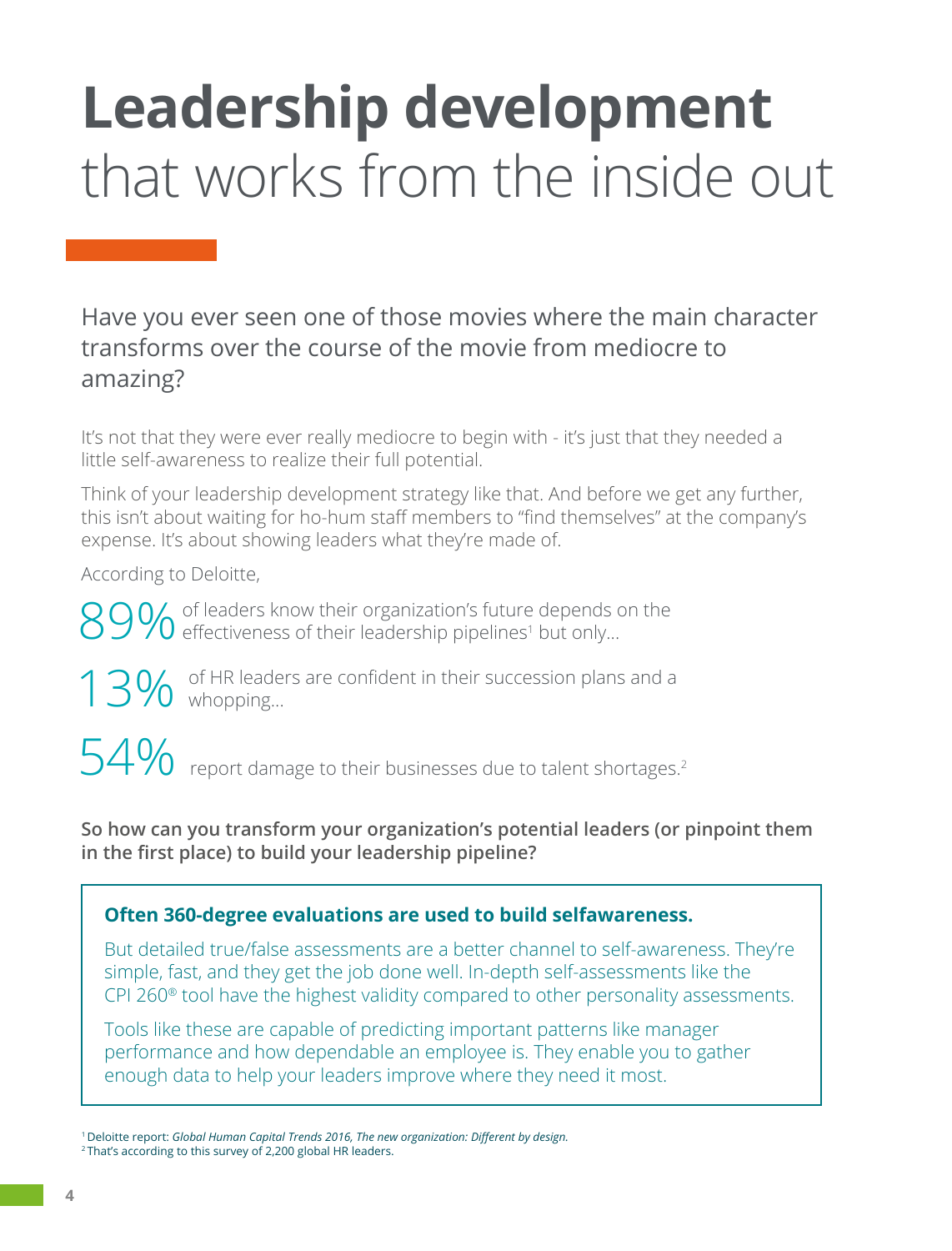### **Want a strong leadership pipeline?** Here's what really matters.

Whether you utilize a personality assessment or not, some core elements of a strong leadership pipeline need to be top of mind from the get-go. This is what really matters, according to Harvard Business Review:



**In addition, organizations with a strong pipeline bring in**

 $37\%$  more revenue per employee and are  $4X$  more likely to be efficient (measured through profitability).

So now that we've established what a good pipeline should include, how do you fill it?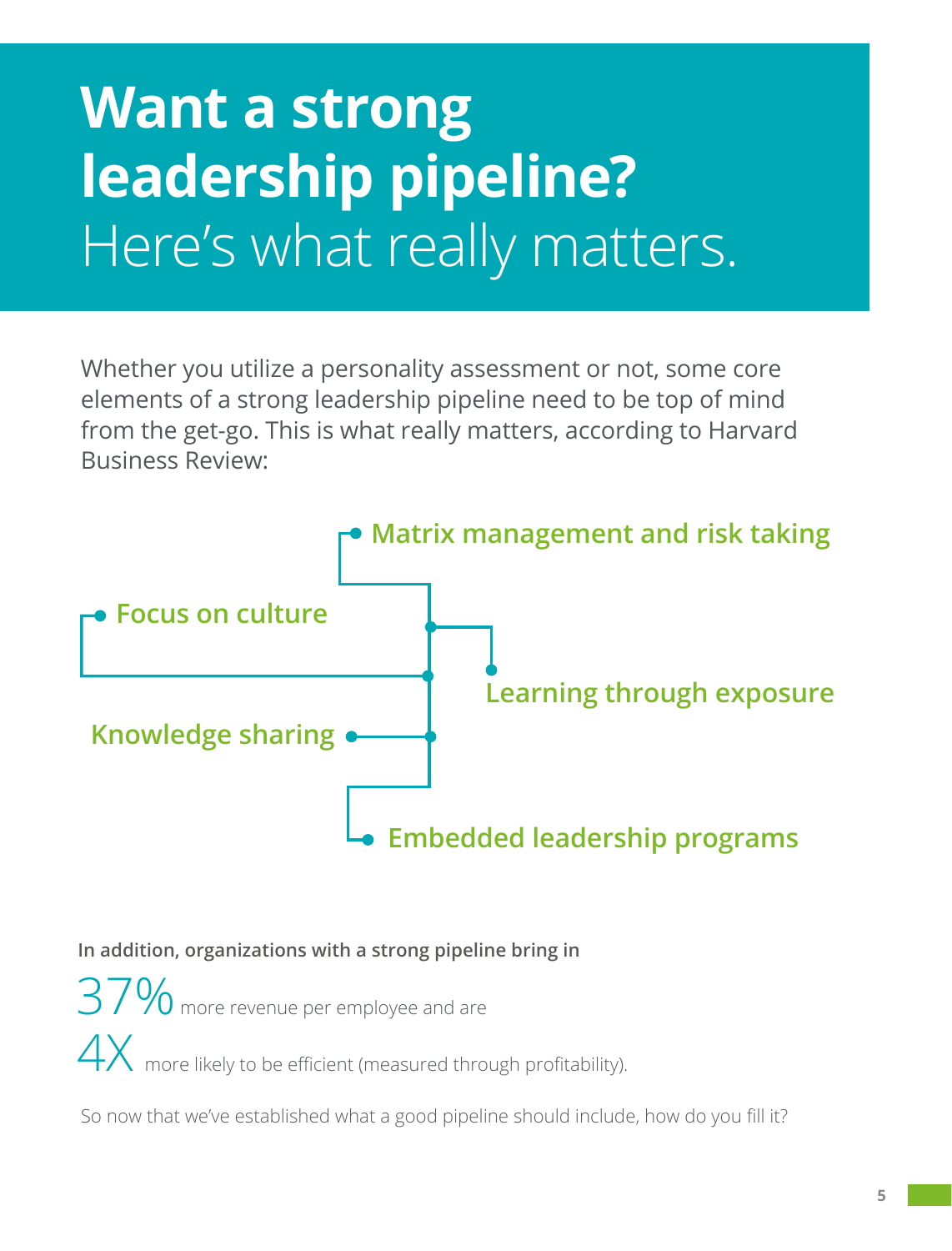### Impacting your **leadership pipeline** in under an hour

One of the goals of a leadership assessment like the **CPI 260 tool** is to discover the strengths and behaviors you'd like potential leaders to continue.

Often, a person's management style includes nuances that help them succeed as leaders. A leadership assessment can also help you figure out what they need to improve to prepare for future leadership roles.

Maybe you see a lot of potential in your project manager, but he needs to work on his sensitivity to others' needs. Or perhaps there's a VP on your team who views conflict as a bad thing, instead of as an opportunity to make things better. Once an assessment reveals these issues, you can more thoroughly form a leadership development strategy for that individual. You'll have enough info so that everything from workshops to recommended reading can be successfully modified for each individual.

It's about more than just grooming the next CEO or pinpointing a couple of superstars - it's equipping potential leaders with tactics they can use to transform into the person they want to become. From there, you're left with a leadership pipeline filled with capable people who are enthusiastic about being part of the team.

**And what about individuals who are not cut out for the pipeline, or simply don't want to be included? No problem. They're still valuable as team members with their unique skills. But now you know to place your focus elsewhere to meet for your specific pipeline goals.**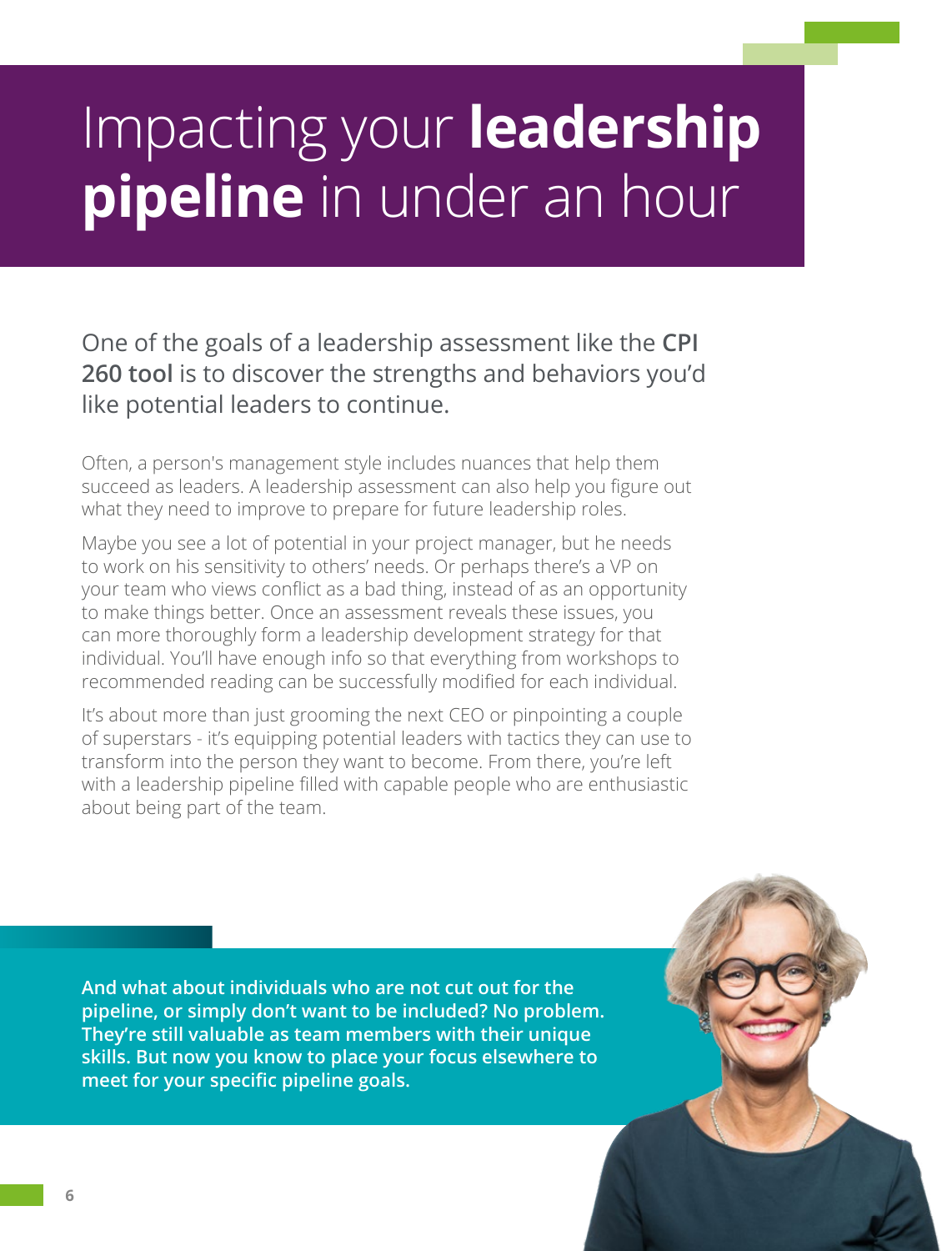### Look for a **leadership tool** that:

- **- Provides a detailed portrait** of individuals' personal and work-related characteristics
- **- Helps individuals better understand themselves** and how they interact with others
- **- Offers real-life applications and practical insights** for training, development, and coaching by presenting suggested next steps
- **- Can be taken multiple times** for ongoing feedback on performance (compared to relying solely on traditional manager feedback)
- **- Uses constructive comparison techniques** by revealing how individuals score compared to counterparts in the same industry

Let's go back to the CPI 260 assessment as an example. It uses a system of 29 scales measuring each person's responses, grouped into five leadership categories: self-management, dealing with others, motivations and thinking styles, personal characteristics, and work-related measures.

Some of the 260 true/false questions might even seem out of place in a business or leadership context, but they're all methodically devised and calculated to get to the core of the individual. On average, it takes about 35 minutes to complete the CPI 260 assessment. That's enough time to get plenty of unbiased personality data. And the results will give you a wealth of in-depth information that can be transformative for potential leaders.

**The CPI 260® assessment was labeled "freakishly accurate" by Business Insider. It's like we spoke with the people closest to you and laid everything out on the table. It's even warranted a "Did you talk to one of my friends or something?" response on a few occasions. Now that's a good way to get the ball rolling on your leadership development strategy.**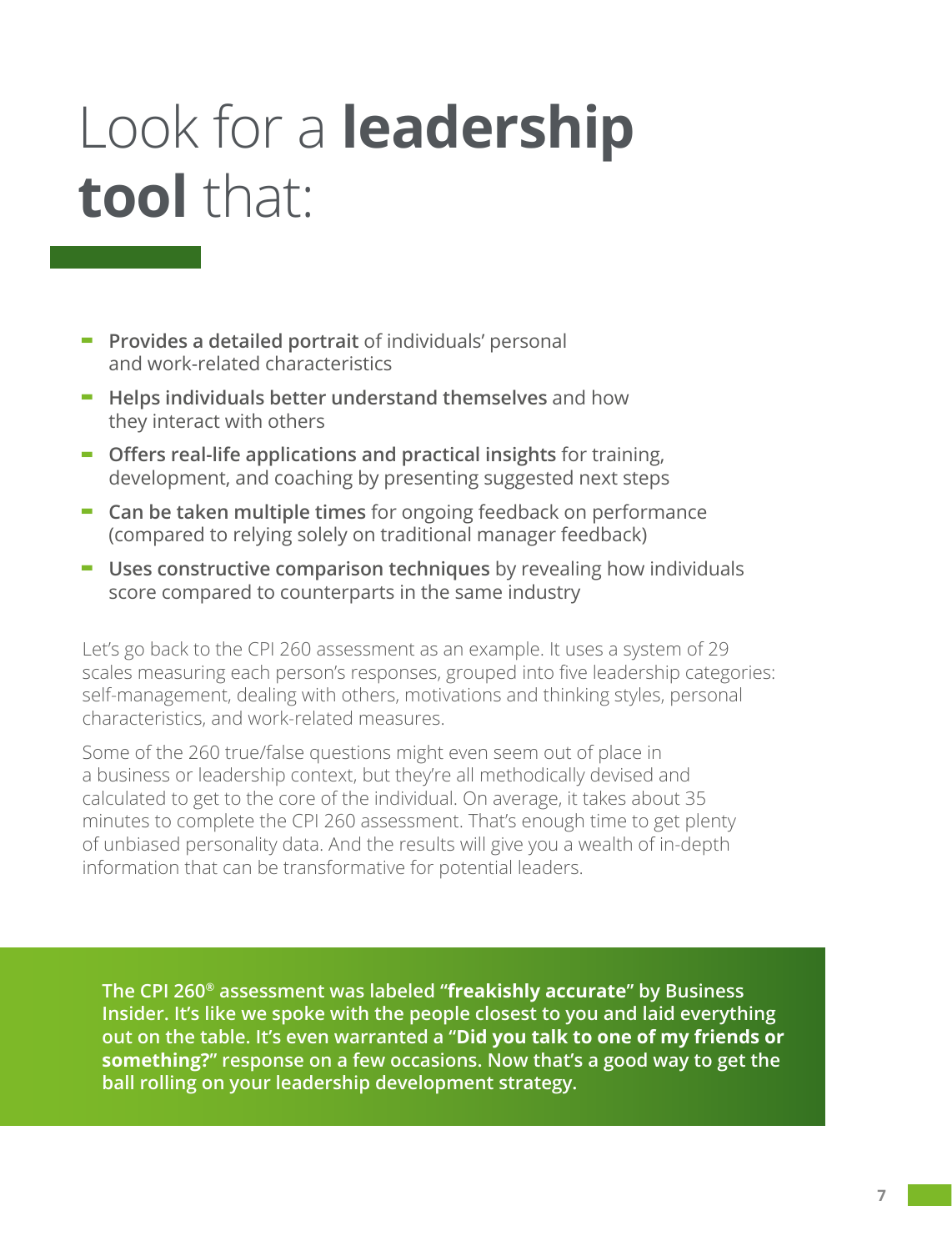### What? **So** what? **Now** what?

When you use a tool like this to help bolster your leadership pipeline, you're asking each person to tackle three big questions:

| What?     | What are the actual results of the assessment?                                                                      |
|-----------|---------------------------------------------------------------------------------------------------------------------|
|           |                                                                                                                     |
| So what?  | What does this information mean?<br>How do you compare to others at your level?                                     |
| Now what? | What do you do with this information?<br>How can you make a plan to improve in specific areas<br>over a given time? |

If the assessment provides enough data, the answers to these questions will be relatively easy to uncover. In fact, the "**what?/so what?/now what?**" trio can easily morph into a pillar of your leadership development plan.

You can even implement progress trackers and have each person take the assessment again in 6 to 12 months to gauge incremental changes.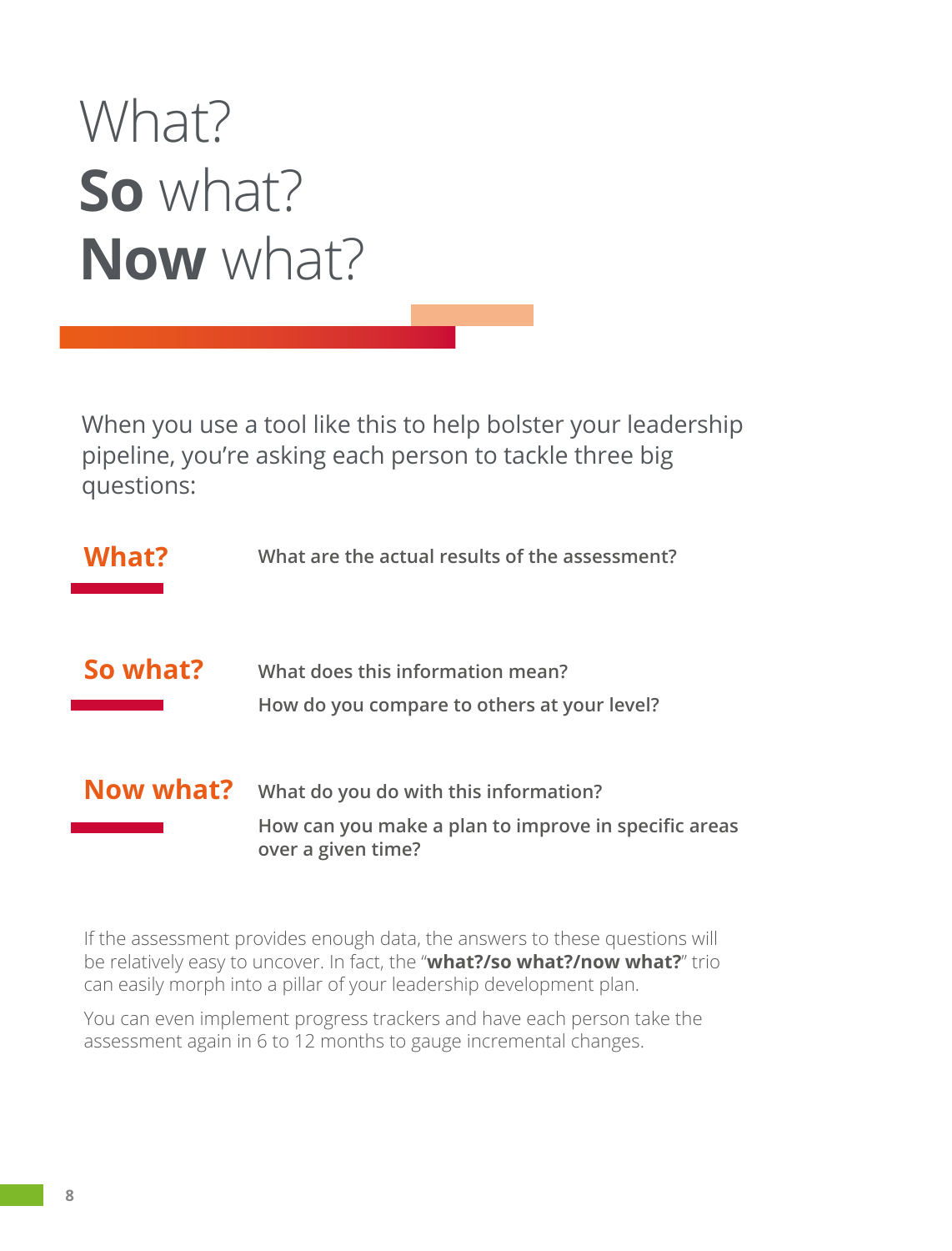### Measuring true **managerial potential, flexibility,** and more

#### **The CPI 260® [Client Feedback](https://shop.themyersbriggs.com/pdfs/smp219250.pdf)**

**[Report](https://shop.themyersbriggs.com/pdfs/smp219250.pdf)** gives a true-to-life picture of each person's temperament and behavior.

A lifestyle diagram plots scores to indicate whether the person's style is an **implementer**, **innovator**, **supporter**, or **visualizer**. The report offers detailed insight into how he or she scored on **29 scales** including **Empathy**, **Flexibility**, **Managerial Potential**, **Achievement via Conformance**, **Creative Temperament**, and more.



For example, when your high-potential team members score higher than average on the Achievement via Independence scale, they probably prefer independent thinking work, and that they're good at defining personal goals.

Others who score lower than average on this scale probably experience difficulty in vague, unstructured situations - and they need others to specify goals or methods for them.

**And that's just one of the scales. The CPI 260 tool is like getting the results of 29 separate assessments all in one.**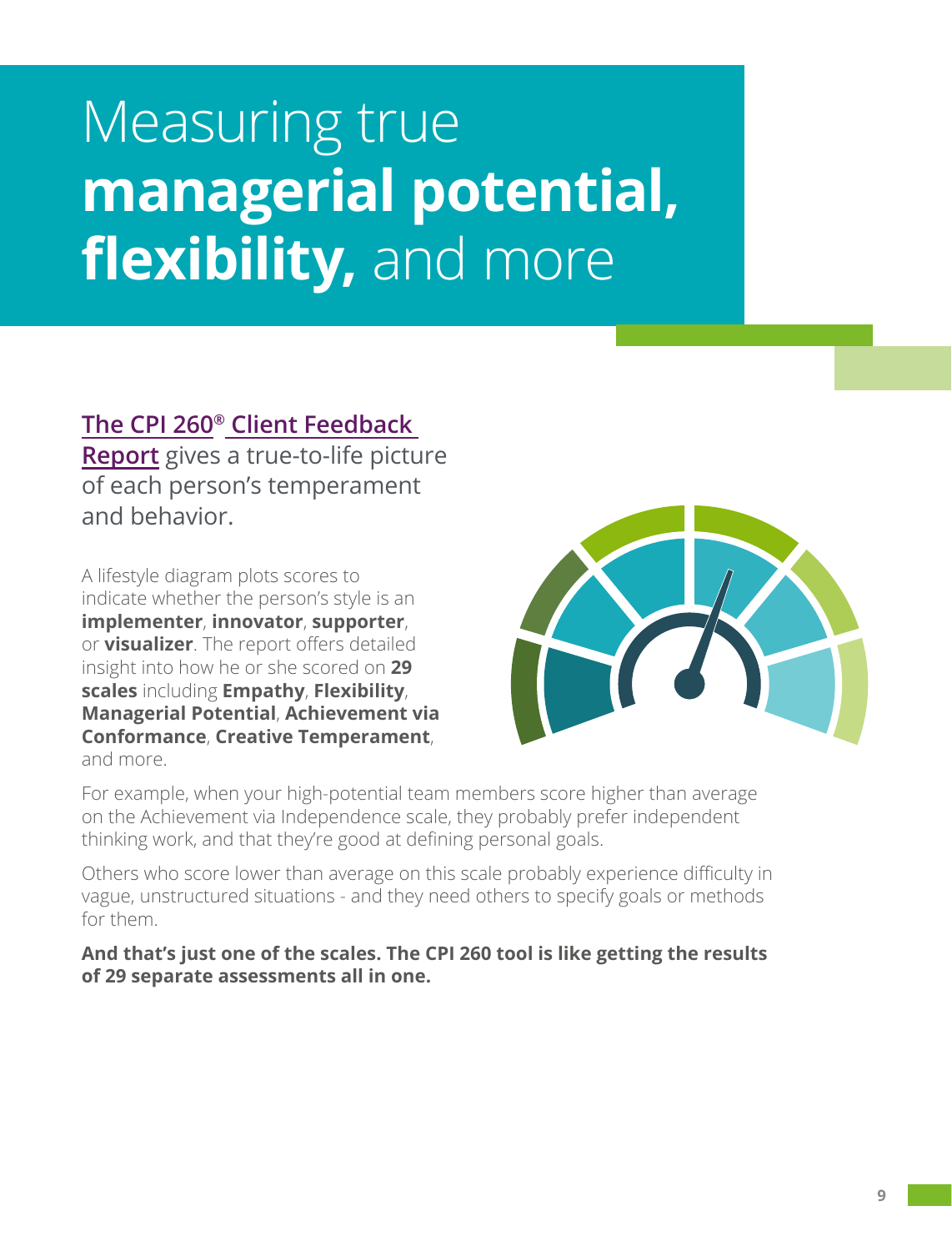## How do **your leaders** score compared to other leaders?

#### There's something distinctly different about high-performing employees and leaders.

They're walking the line, climbing the ladder, and building an empire (or at least a department). For them to be truly great, they need to know how they compare to other leaders. A detailed coaching report [**[the CPI 260® Coaching Report for Leaders](https://shop.themyersbriggs.com/pdfs/smp219350.pdf)**] helps high-potential employees develop strengths, target areas for improvement, set goals, and plan next steps. Their answers are highly predictive of managerial competencies, with five decades of empirical research to back that up.

In the CPI 260 Manual, you can compare your leaders' responses to responses from large groups of successful managers and executives, both male and female. You gauge how they score next to "the best and the brightest" who - by conventional standards - are on track for continued success and career advancement.<sup>3</sup>

#### **A person's responses to the CPI 260 assessment are highly predictive of managerial competencies.**

The CPI 260 assessment stands out from similar assessments in its thoroughness, the wide spectrum of factors it covers, and the fact that it's easy to interpret.

#### **Matthew Lesser**

Senior Operations Manager, Ambassador Enterprises

3 The CPI 260® Coaching Report for Leaders is based on data collected at the Center for Creative Leadership® (CCL®) from more than 5,600 workshop participants enrolled in CCL's Leadership Development Program from 1995 to 1996. Center for Creative Leadership and CCL are registered trademarks of the Center for Creative Leadership.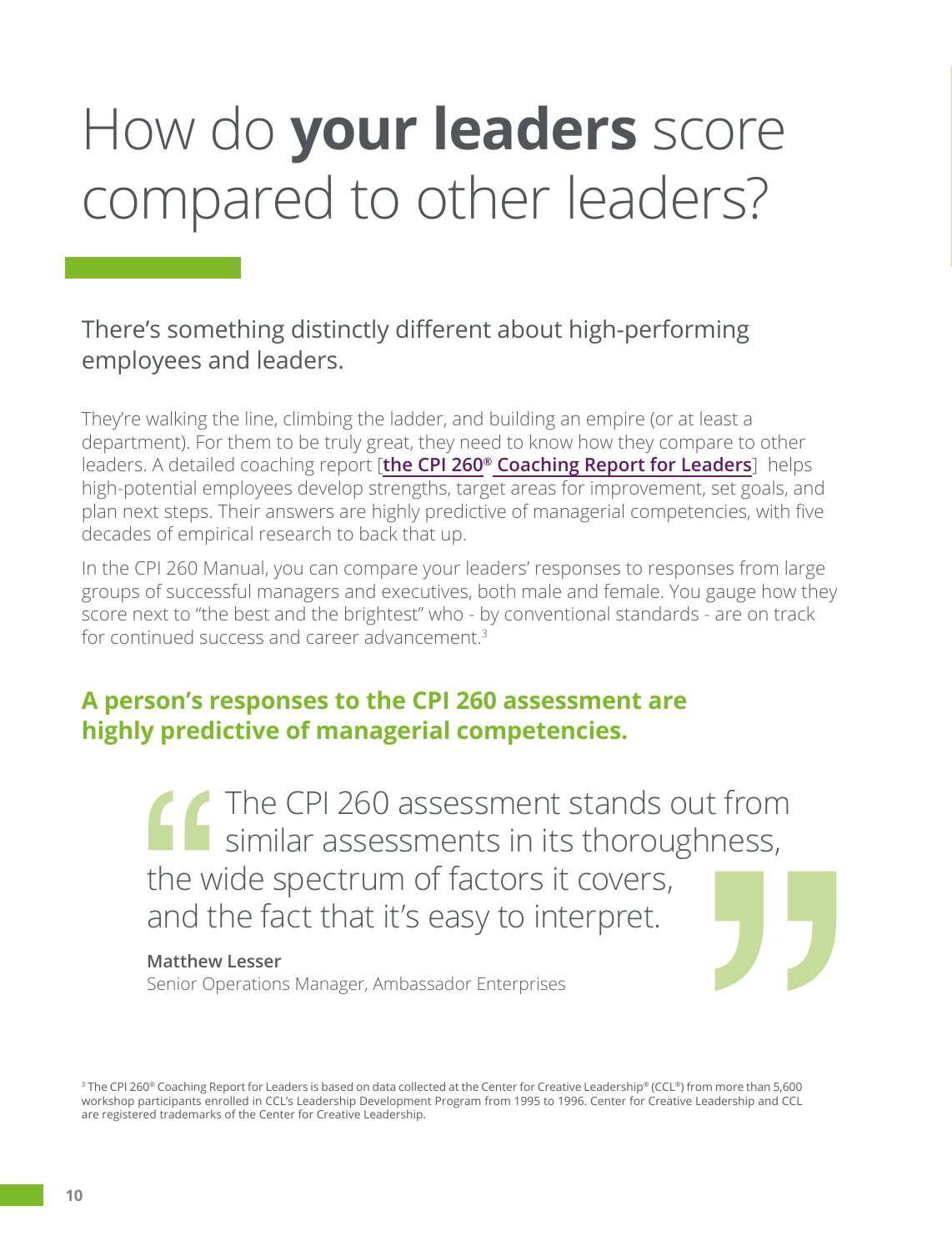## **Eye-opening feedback** on leadership characteristics

#### Leadership characteristics can be organized into these **five core performance** areas

- Self-management: self-awareness, self-control,
- **Organizational capabilities:** use of power and authority, comfort with organizational structures, responsibility/ accountability, decisiveness **2**
- **Team building and teamwork:** interpersonal skill, understanding others, capacity for collaboration, working with/through others **3**



- **Problem solving:** creativity, handling sensitive problems, action orientation
	- **Sustaining the vision:** self-confidence, managing change, influence, comfort with visibility

For example, if a member of your team needs to develop their capacity for collaboration, you can help them improve for the better in that specific area. Without that insider info, you won't know how to help them, and they won't know how to develop.

You can even narrow down the scores to show only comparative information for leaders in your industry. From there, you can find out what a leader's profile looks like for a specific position (e.g., engineer or financial executive). You can also compare the average scores of individuals in different occupations (such as salespeople vs. accountants) to learn which qualities are more prevalent for each. With the CPI 260 assessment, the normative samples of nearly 6,000 leaders are available for comparison.